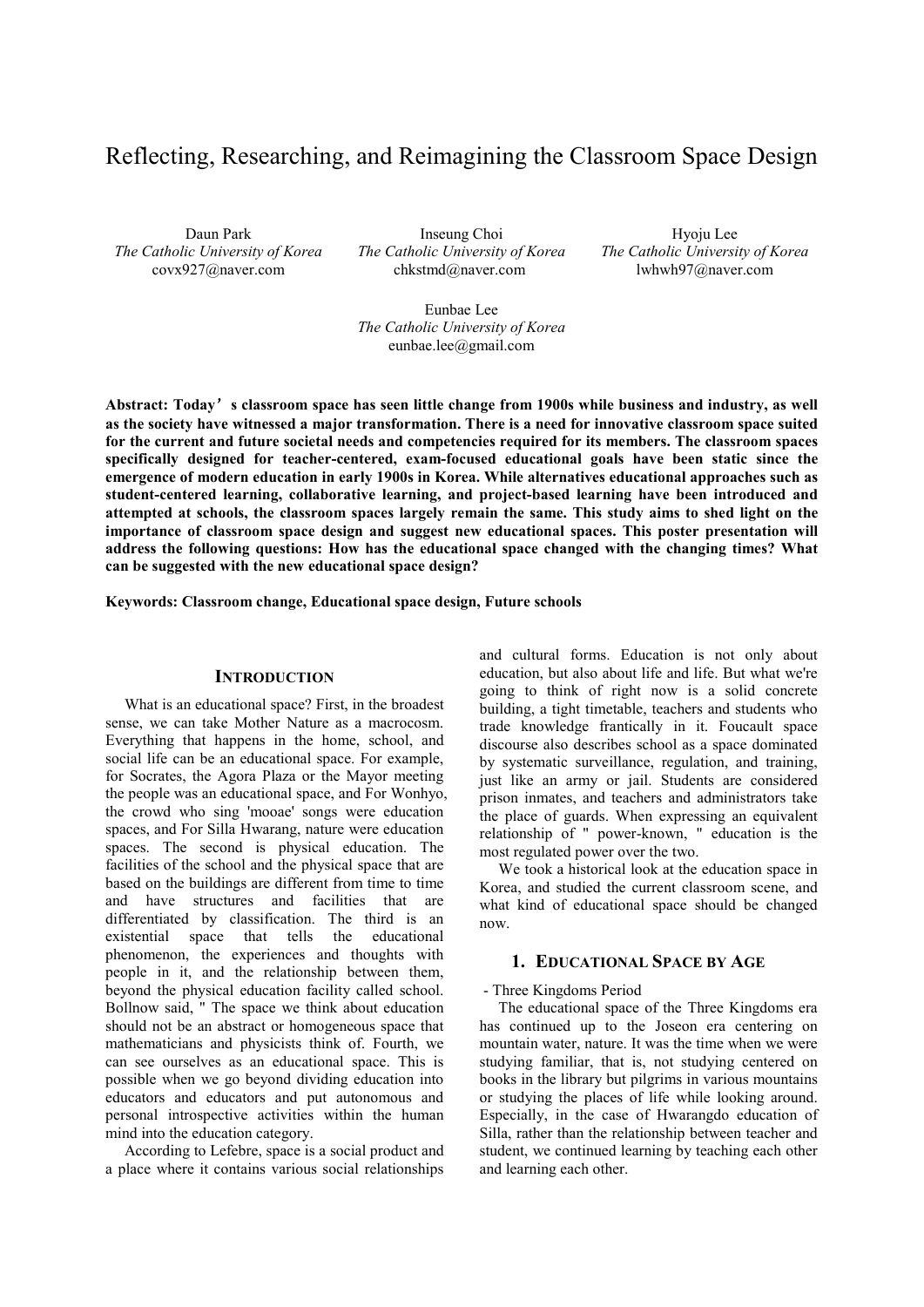Table 1. Three Kingdoms Period

| Three<br>Kingdoms<br>Period | Goguryeo              | Baekje                            | Silla                                                     |
|-----------------------------|-----------------------|-----------------------------------|-----------------------------------------------------------|
| Educational<br>institution  | Taehak,<br>Gyeongdang | There<br>is no<br>exact<br>record | Gukhak $\rightarrow$<br>Taehakgam<br>$\rightarrow$ Gukhak |



Figure 1. Goguryeo Gyeongdang.

#### - The Koryo Dynasty Period

School education in the Goryeo Dynasty served as a function of training management. There were Gukjagam, Dongseo School, and Sahak Sibido, which are related to capital city, and Hyanggyo and Seodang in the provincial areas. Munmyeongdang and Myeongryeondang are installed in Hyanggyo, suggesting that the functions of ancestral rites and education were combined. The two functions were inherited by the Confucian schools of the Joseon Dynasty.

Table 2. The Koryo Dynasty Period

| The<br>Koryo<br>Dynasty<br>Period  | Kwanhak      |              |                             | Sahak      |             |
|------------------------------------|--------------|--------------|-----------------------------|------------|-------------|
| Educati<br>onal<br>instituti<br>on | Gukjag<br>am | Hyang<br>gyo | Hakda<br>ng<br>(scho<br>ol) | Sibi<br>do | Seoda<br>ng |

- The Joseon Dynasty Period

In the Joseon Dynasty, Taejo promoted school education and tried to build a Confucian-centered society. In order to do this, a systematic nationwide education system had to be established. This was the Sungkyunkwan, Obu Hakdang of Hanyang, and Hyanggyo of the local affection. Gwanhak contributed greatly to the spreading of Confucian culture to the small towns of Joseon province. In the Joseon Dynasty school, there is a separate space for Saint. In other words, two spaces of education and a sacrificial rite met and became a true school. The school architecture of this age was deeply involved in various theories such as the theory of divination based on topography and religious thought. So, the school was located in a quiet place where it coincided with the nature, and it had to be located mostly in the remote area. Looking directly at Seowon, Seodang, or Hyanggyo, you can see how old people regarded the environmental factors surrounding school as important.

|  | Table 3. The Joseon Dynasty Period |  |  |
|--|------------------------------------|--|--|
|--|------------------------------------|--|--|

| The Joseon<br><b>Dynasty Period</b> | Kwan-hak                                             | Sa-hak             |
|-------------------------------------|------------------------------------------------------|--------------------|
| Educational<br>institution          | Sungkyunkwan,<br>Sahak, Hyanggyo,<br>Jonghak, Japhak | Seowon,<br>Seodang |



Figure 2. Seodang.



Figure 3. Seowon.

- Modern Times

Today, the first school to be reminded of a modern educational space is probably a square-shaped flatshaped building with a square window. This is because most people first think of the elementary school buildings they were studying when they were younger than hanok buildings such as Hyanggyo, Seowon, and Seodang, which are traditional educational spaces of Korea, as a modern educational space. If you take a look at the traditional school of modern times, you can easily find the shape of a hanok building. However, the architecture gradually changed to Western architecture and therefore became authoritative and daunting. In other words, the structure of a building has gradually become an authoritative and daunting form of space to enhance the effectiveness of training and teaching. This shows, in relation to discipline, that the modern educational space was created by policy convenience and intention. Especially, the old elementary school buildings which have similar appearance to the places of Korea are built by the standard design, and the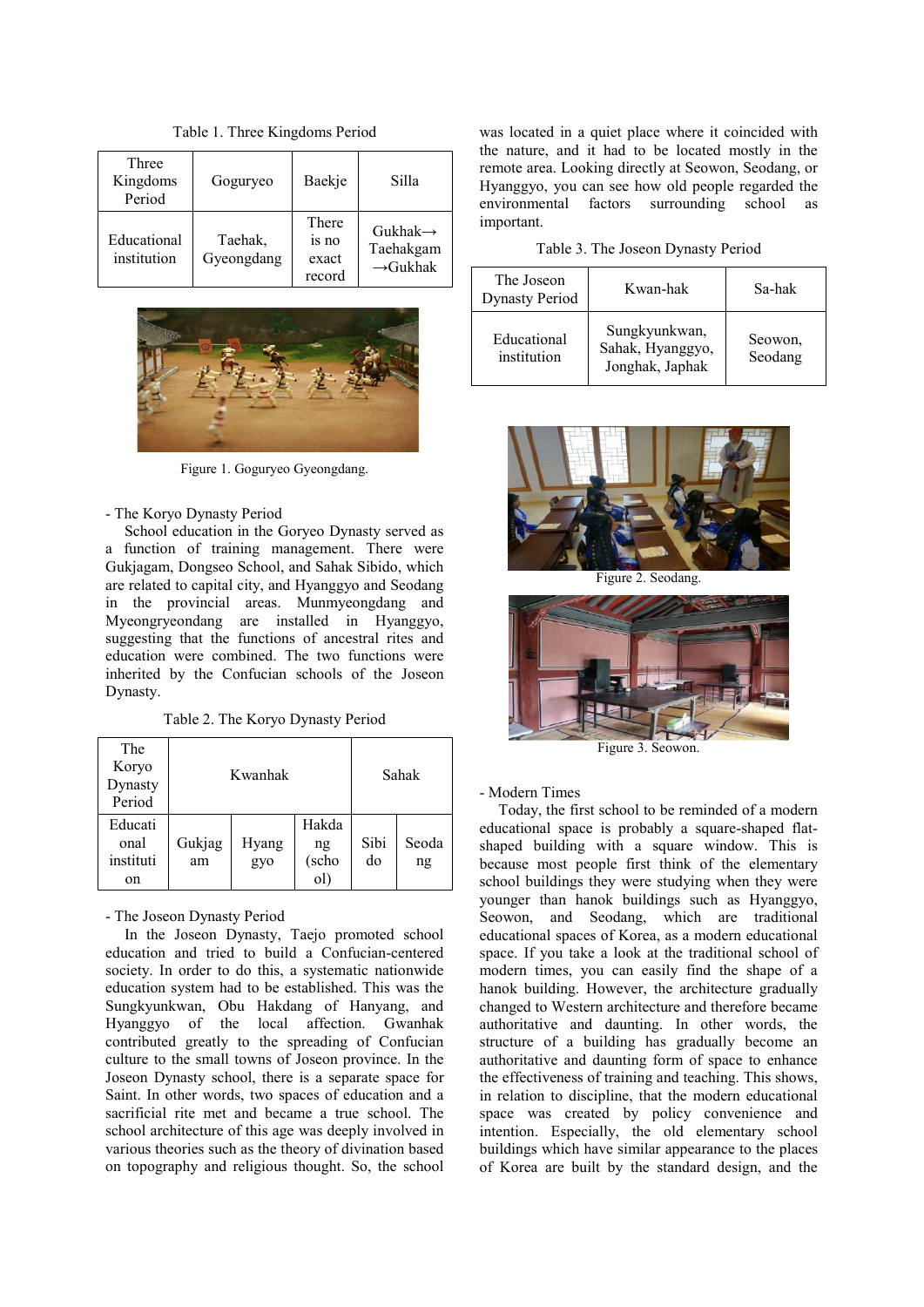feelings are similar. There was a revision of the standard design. However, after the liberation, the education authorities, who had to promote elementary education facilities in haste to increase the school age population and mandate public education, had to give more priority to the efficiency of the educational space to accommodate many students at less cost than the beauty of the building. Students were troubled with the limitations of the era that forced them to emphasize only the effectiveness and economics of management and supervision in school space. A little wider, this phenomenon was not just a matter of educational space. At that time, people in various parts of society looked to promote the development of the entire society, as individual sacrifices were taken for granted.



Figure 4.Japanese Occupation of the Classroom

#### - Today

When we compare our society 100 years ago, many things have changed. Transportation, communication, residential space, cultural life space, etc., but the classroom did not. It is also a dispute that the educational space is still playing a role as a mechanism to oppress students. So what is the shape of the educational space that should be in this era now?

### **2. NEW EDUCATIONAL SPACE DESIGN**

The educational space called 'school', which is the space of students' lives, is an important place for happiness. " We build buildings, but they also build us, " Winston Churchill says. We should look back on the poor school environment before blaming children's tendency to become aggressive and violent on only human beings and family education. What changes will be needed to make students clean, comfortable, and pleasant to have a fun school day? The whole start begins with questions and worries to the students involved in the use of space. Students want a place where they can rest and have their own time away from supervision.

- Classroom

## 1) Polygon desk

Instead of squares with clear boundaries in a monotonous listing, polygon desks can fit each other's desks in various shapes and increase cooperation and concentration. Either way, it can create a flexible atmosphere to focus not only on the teacher but also on the students who are presenting.



Figure 5.The Polygon Desk

#### 2) Ondol Hanji room

When desks and chairs that make us depend on our bodies are gone, we can hit each other and connect them closer. Hanji is a comfortable place where you can experience traditional Korean traditional beauty and break down the barriers of mind between teachers and students. When there is no class, it can be used as a place to sit comfortably, roll around and communicate freely.



Figure 6.Hanji Room in Yangji Middle School.

- Restroom

The restroom is the second most popular place to use for children after the classroom, and it is as important as the classroom. According to U.S. psychologist Maslow, it is also difficult to realize the high growth drive of learning if these low physiological desires are not met properly. In the case of Daewang Middle School, ' the students ' opinions were reflected, giving the bathroom a subtle fragrance and relaxing music. He also created a large mirror and powder room to become an emotional cultural space. " Beautiful people stay in beautiful places, too! " The students acted according to the changed space and the atmosphere changed greatly.

A man can have his own time in the bathroom, watching a private matter. The man can come up with many ideas and read books. The toilet, which affects not only the physiological needs but also emotional aspects, is not only a refuge for the body but also for the mind. For the sake of this healthy quality of life, improving the toilet is not an option but a necessity.